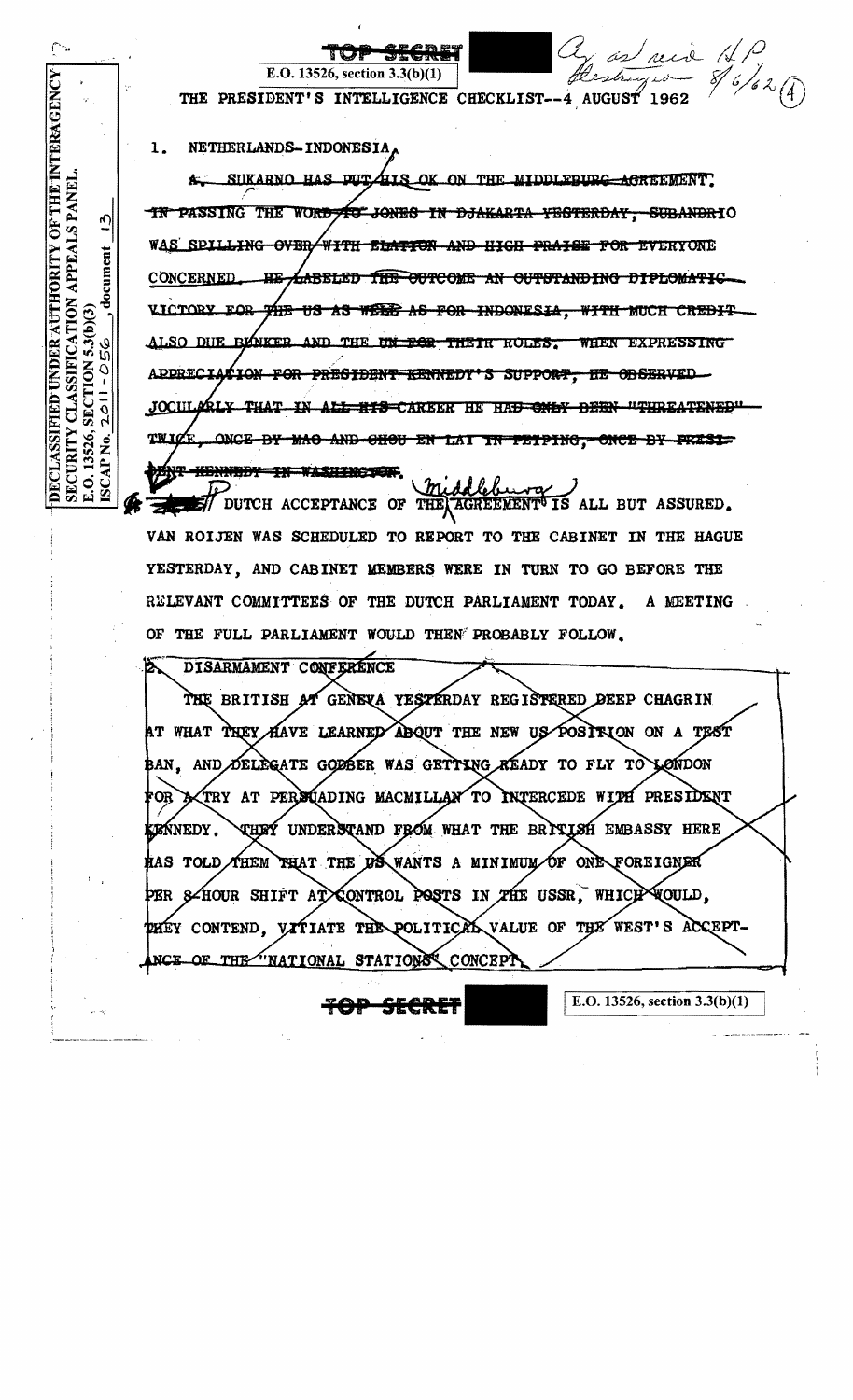$(4)$ 

## $\beta$ . VIETNAM

THERE IS GATHERING EVIDENCE THAT NORTH VIETNAMESE ELEMENTS  $\frac{1}{2}$ ARE MOVING INTO SOUTH VIETNAM BY WAY OF LAOS AND CAMBODIA AT AN INCREASING RATE. WE HAVE RECEIVED A NUMBER OF REPORTS ON  $\lim_{n \to \infty}$ THE SIGHTING OF WELL-EQUIPPED COMMUNIST UNITS IN THE NEIGHBOR HOOD OF THE SOUTH VIETNAM - LAOS BORDER--REPORTS WHICH LOOK FAIRLY GOOD AGAINST THE BACKGROUND OF SIMILAR INDICATIONS

IN ADDITION, THE SOUTH VIETNAMESE HAVE A VIET CONG CAPTIVE, TAKEN LAST MONTH, WHO SAYS HE ENTERED VIA LAOS AND EASTERN CAMBODIA.

 $3.3($ 

E.O. 13526,

**3. A.** LAOS E.O. 13526, section 3.3(b)(1)

A. THE CHINESE COMMUNISTS TOUCHED OFF AN HOUR LONG DIPLO-MATIC FRACAS IN VIENTIANE YESTERDAY BY TRYING TO OUTFACE THE NATIONALIST AMBASSADOR AT AIRPORT CEREMONIES FOR THE RETURNING, SOUVANNA PHOUMA. JUST AS SOUVANNA REACHED THE ALREADY-ACCREDITED NATIONALIST ENVOY IN THE RECEIVING LINE, TWO CHINESE COMMUNIST REPRESENTATIVES BROKE THROUGH THE LINE, GRABBED SOUVANNA'S HAND, AND DECLARED THAT THEY STOOD FOR BOTH THE LEGAL GOVERNMENT OF CH.INA AND THE THOUSANDS OF CHINESE IN LAOS. BOTH SOUVANNA AND THE NATIONALIST STAYED UNRUFFLED AND PICKED UP THE PROTOCOL THREAD FROM THERE. THERE WAS MORE FUSS AFTER THE CEREMONY WHEN A ROYAL GOVERNMENT GENERAL HELD UP THE CHINESE COMMUNISTS FOR TWO HOURS ARGUING OVER WHETHER THEY HAD A RIGHT TO HAVE NATIONAL FLAGS ON THEIR AUTOMOBILES.



E.O. 13526, section  $3.3(b)(1)$ 

- -

 $\alpha$  is coming a result of the constraint of the set of the set of the set of the set of the set of the set of the set of the set of the set of the set of the set of the set of the set of the set of the set of the set of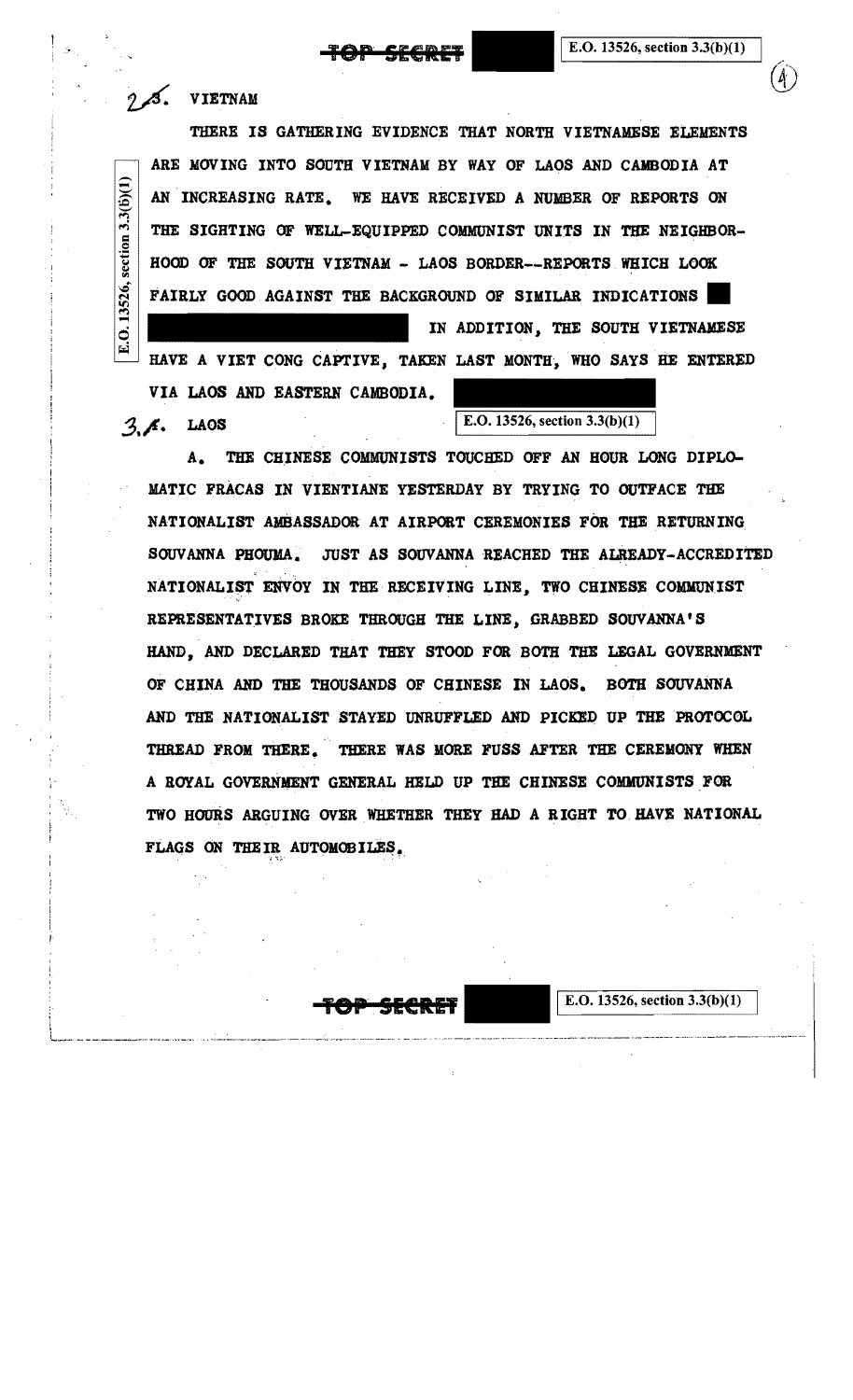E.O. 13526, section  $3.3(b)(1)$ 

 $\mathcal{I}$ 

 $\circled{4}$ 

B. THE SOUVANNA GOVERNMENT STILL INTENDS TO SERVE THE PRINCIPLE OF NEUTRALITY BY RECOGNIZING THE COMMUNISTS AS WELL AS THE NATIONALISTS, AND THERE IS NO TELLING NOW WHETHER EITHER WILL BE ABLE TO SWALLOW THE "TWO-CHINA'S" PILL.

.<br>.<br>.

Portion identified as non-responsive to the appeal

I I

I

C. REPORTS HAVE BEEN REACHING US OFFICIALS IN HAITI THAT A MILITARY COUP AGAINST 'PRESIDENT DUVALIER IS CLOSE AT HAND.

~--------------------- ----------------------------------------------------------

(Cont'd)

**E.O.** 13526, section 3.3(b)(1)